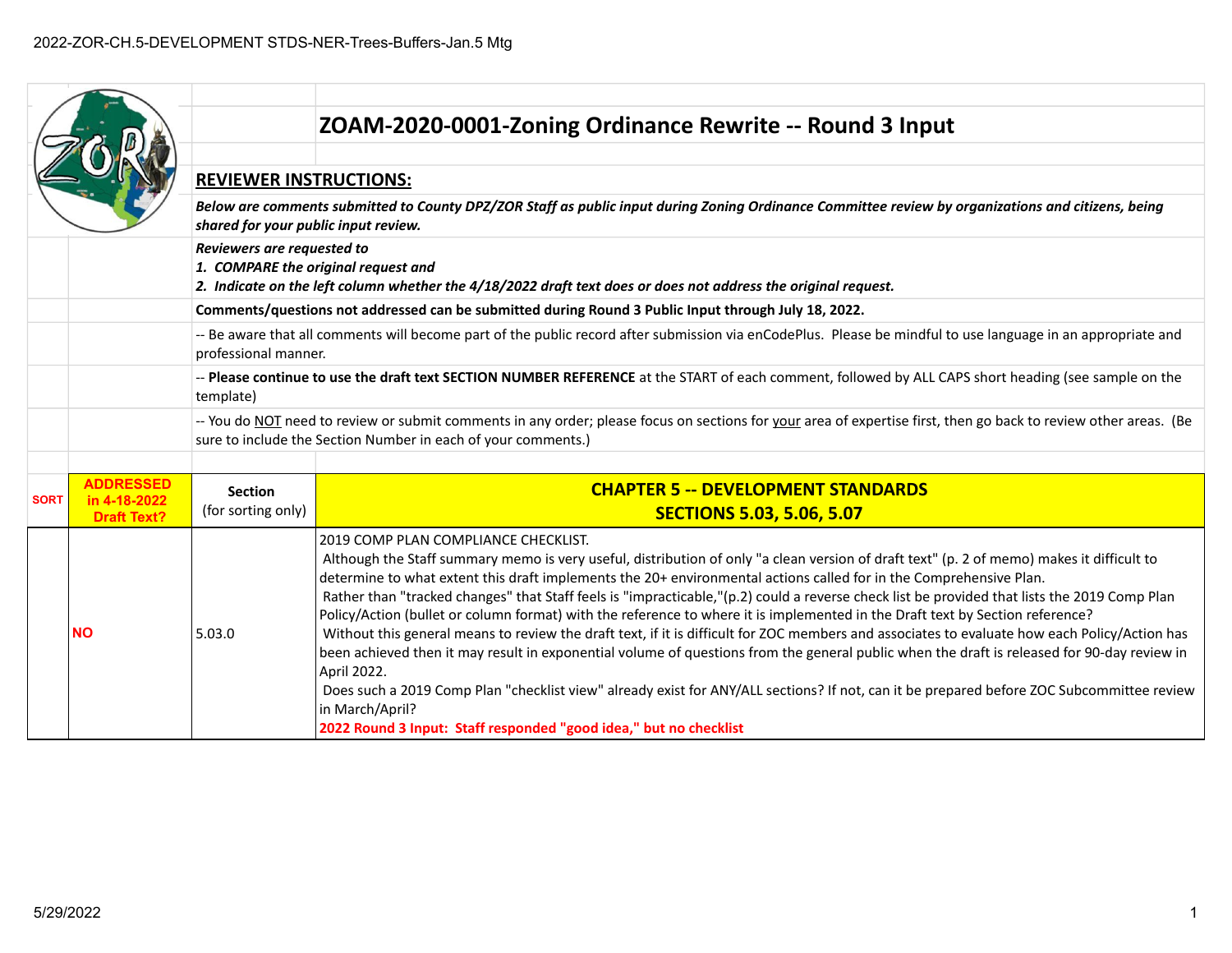| <b>NO</b> | 5.03.0  | 5.03. 2019 COMP PLAN SUSTAINABILITY POLICIES. How will new Zoning Ordinances to reflect the new Sustainability Policies in the new<br>Comprehensive Plan be handled?<br>Staff Response: The RSCR and Steep Slopes standards serve to continue to and increase the current protections of the natural and<br>environmental resources that this section sets out to protect. Aspects of the Clean Water Initiative, the Environmental Policy and<br>Stormwater Management Program are implemented in these sections. Bringing our attention to specific additions or opportunities are<br>appreciated, and will be considered, by staff<br>2022 Round 3 Input: Requires further public input                                                                                                                                                                                                                                                                                                                                                                                                                                                                                                                                                                                                                                                                                                                                                                                                                                                                                                                                                                                                                                                                                               |
|-----------|---------|------------------------------------------------------------------------------------------------------------------------------------------------------------------------------------------------------------------------------------------------------------------------------------------------------------------------------------------------------------------------------------------------------------------------------------------------------------------------------------------------------------------------------------------------------------------------------------------------------------------------------------------------------------------------------------------------------------------------------------------------------------------------------------------------------------------------------------------------------------------------------------------------------------------------------------------------------------------------------------------------------------------------------------------------------------------------------------------------------------------------------------------------------------------------------------------------------------------------------------------------------------------------------------------------------------------------------------------------------------------------------------------------------------------------------------------------------------------------------------------------------------------------------------------------------------------------------------------------------------------------------------------------------------------------------------------------------------------------------------------------------------------------------------------|
| <b>NO</b> | 5.03.0  | 5.03.02 STEEP SLOPES. APPLICABILITY & EXEMPTIONS. CLOSING B&D LOOPHOLES. Staff (including the ZOR Project Manager) are directly<br>aware of instances where land is being cleared on Steep Slopes under the guise of a non-existing (or expired) "Forestry Management Plan,"<br>after the County was made aware of the lack of VDOT entrance permits, with no applied for or approved grading permits or review for<br>erosion, and attempts to use a third party "soils report" to obtain a farm management plan on property in conservation easement -- all with<br>the directly knowledge of the ultimate development plans based on boundary line adjustment submission and county approval.<br>Due to the KNOWN lack of communication and enforcement issues related to grading/clear cutting, and ignoring permits, how will these<br>loopholes be closed with the new zoning ordinance for steep slope areas?<br>Staff response: Indeed, staff are aware and have experienced "loopholes" and challenges with enforcement. Staff is working with the<br>CAO to develop strategies, and the existing steep slopes exemptions represents the most contemporary starting point, with revisions<br>adopted 12/2/2015 in effort to align with state code but address challenges realized in the 2000's.<br>2022 Round 3 Input: Staff aware of "loopholes." Must be addressed                                                                                                                                                                                                                                                                                                                                                                                                           |
| No        | 5.03.0  | 5.03.02 STEEP SLOPES. APPLICABILITY & EXEMPTIONS. B.2.a states, "Single Family Dwelling on Existing Legal Lot. Construction of a single<br>residential use on a legal lot existing as of June 16, 1993, is exempt from the requirements of Section 5.03.02.D. Such exemption does not<br>apply to nonresidential uses. Development on such lot is subject to all applicable standards provided in Section 5.03.04."<br>The only thing that has changed from current zoning is the date, which still indicates that the steep slopes protection is ruled null and void if<br>the lot existed 30 years ago. The primary issue is that many of the "lots of concern" are the old wood lots on the Short Hill, Blue Ridge, and<br>Catoctin Ridges, which are the areas that tend to have the most steep slopes.<br>If the new Zoning Ordinance does not protecting those slopes -- probably our most sensitive and most important to protect -- what are we<br>protecting? The logic is similar to the prime ag soils question -- "protecting" the asset as long as the residential development potential is still<br>allowed to supersede any agricultural or environmental concern.<br>Staff Response: That is a good point, especially as we see less available, or more easily developable lots. It is important to note that the<br>exemption is only for 5.03.02.D - which prohibits land disturbance except for a limited amount of uses. These lots are still subject to the<br>standards that are now in 5.03.03.<br>Regardless, removing this exemption has been considered, in the past, a "taking" and therefore avoided. Additionally, the Board has<br>clarified their direction with the ZOR to not change the density in western Loudoun. We will further discuss internally |
| <b>NO</b> | 5.03.01 | Table 5.03.01-1: DETERMINING THE WIDTH OF THE RSCR MANAGEMENT AREA<br>2022 Round 3 Input: We appreciate that Goose Creek is denoted as a Scenic River; however, please note that the North Fork of the Goose<br>Creek is not so designated. The North Fork watershed constitutes approximately 65,000 acres in Loudoun County. It originates in the Blue<br>Ridge Mountains and flows through regions of agricultural land as well as urban and suburban land, including the towns of Round Hill,<br>Purcellville, and Hamilton, and the villages of Saint Louis, Philomont, and Bluemont. We would like to see the North Fork added to the<br>table to be protected by the same standards as the Scenic Rivers, Potomac, and Bull Run.                                                                                                                                                                                                                                                                                                                                                                                                                                                                                                                                                                                                                                                                                                                                                                                                                                                                                                                                                                                                                                                  |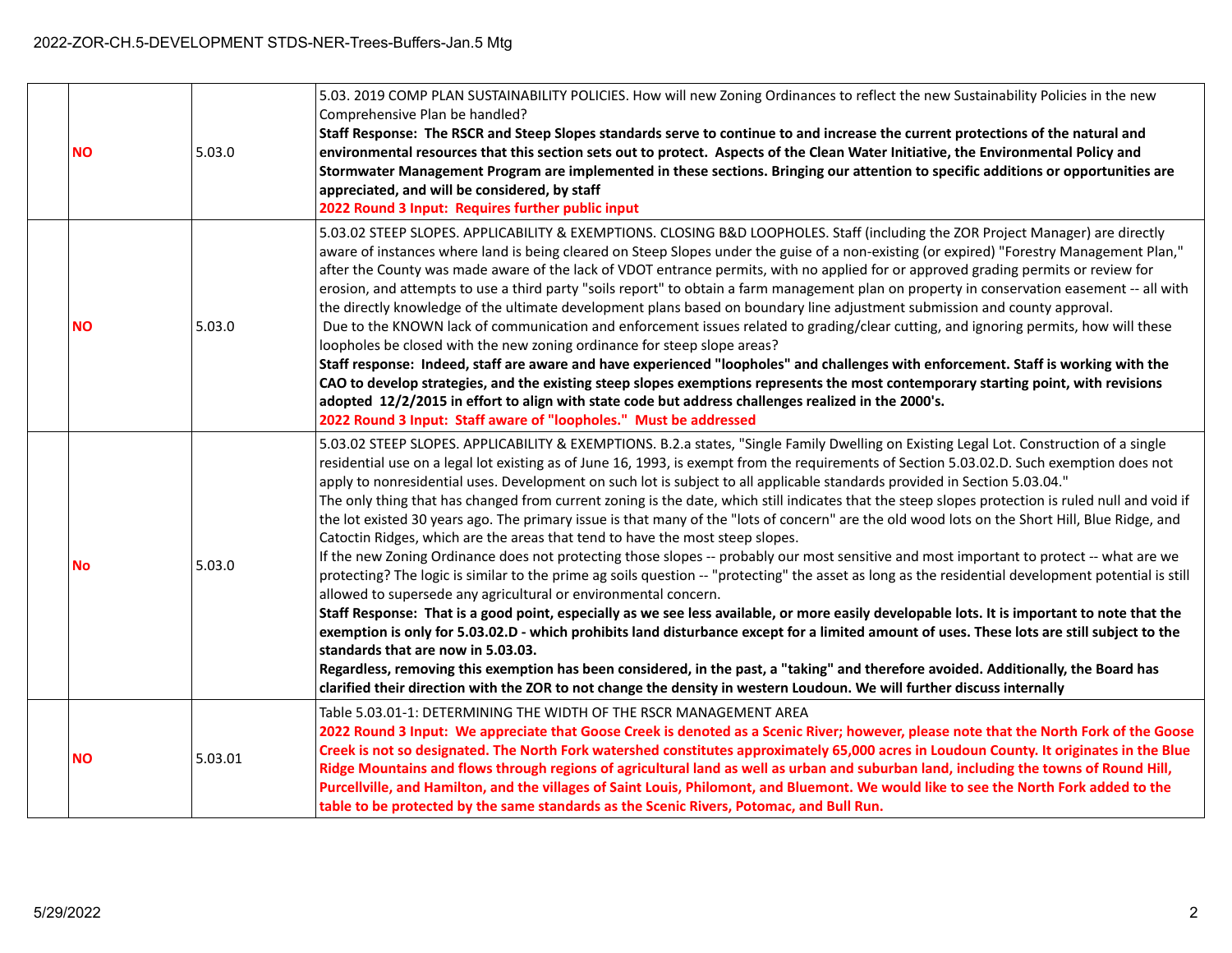| <b>NO</b> | 5.03.01.B.2  | 5.03.01.B.2.b. EXISTING STRUCTURES can be "added to." Is there a limit on this? There is apparently a limit on rebuilding, but it is not<br>apparent for adding to existing structures?<br>Staff Response: REQUESTING FURTHER INPUT. There are no limits beyond the limits of the zoning districts and related development<br>standards. If you would like a specific percentage limitation, please recommend a percentage.                                                                                                                                                                                                                                                                                                                                                                                                                                                                                                                                                                                                                                                                                                                                                                                                                                                                                                                                                                                                                                                                                  |
|-----------|--------------|--------------------------------------------------------------------------------------------------------------------------------------------------------------------------------------------------------------------------------------------------------------------------------------------------------------------------------------------------------------------------------------------------------------------------------------------------------------------------------------------------------------------------------------------------------------------------------------------------------------------------------------------------------------------------------------------------------------------------------------------------------------------------------------------------------------------------------------------------------------------------------------------------------------------------------------------------------------------------------------------------------------------------------------------------------------------------------------------------------------------------------------------------------------------------------------------------------------------------------------------------------------------------------------------------------------------------------------------------------------------------------------------------------------------------------------------------------------------------------------------------------------|
| <b>NO</b> | 5.03.01.E.4  | 5.03.01.E.4. MODIFICATION OF REQUIRED BUFFER. Uses a, b, and c: are these uses, such as parking, limited?<br>Staff Response: REQUESTING FURTHER INPUT. The parking here refers to parking associated with a use specified as permitted within the<br>RSCR. Parking is a requirement, so if there is interest in limiting the parking requirement within the RSCR for a RSCR permitted use, please<br>provide that input                                                                                                                                                                                                                                                                                                                                                                                                                                                                                                                                                                                                                                                                                                                                                                                                                                                                                                                                                                                                                                                                                      |
| <b>NO</b> | 5.03.02      | 5.03.02 STEEP SLOPES. APPLICABILITY & EXEMPTIONS. Timber Harvesting. Does the County ensure or monitor the requirement below and<br>ENFORCE when presented with KNOWN violations? (Recent examples know to the ZOR Project Manager indicate the answer may be no and<br>need to be addressed.)<br>Section 10.1-1181.2.H of the Code of Virginia. Prior to completion but not later than three working days after the commencement of an<br>operation, the operator shall notify the State Forester of the commercial harvesting of timber. The notification may be verbal or written<br>and shall (i) specify the location and the actual or anticipated date of the activity, (ii) include an owner's name or the owner's representative<br>or agent and contact information, and (iii) be provided in a manner or form as prescribed by the State Forester. If an operator fails to comply<br>with the provisions of this subsection, the State Forester may assess a civil penalty of \$250 for the initial violation and not more than \$1,000<br>for any subsequent violation within a 24-month period by the operator. Such civil penalties shall be paid into the state treasury and credited<br>to the Virginia Forest Water Quality Fund pursuant<br>Staff Response: The County has an open communication with Virginia Department of Forestry (DOF), and tracks all timber harvests,<br>however, enforcement of Seciton 10.101181.2.H of the Code of Virginia is DOF's authority, not the County's |
| <b>NO</b> | 5.03.02      | 5.03.02 STEEP SLOPES<br>2022 Round 3 Input: Indicates no land disturbing activities but then indicates "Encourage innovative and imaginative building techniques<br>to create structures and site plans that are suited to sloped terrain." This seems to suggest developers can develop in the steep slope<br>areas provided they are innovative and imaginative. We think this sentence should be deleted.                                                                                                                                                                                                                                                                                                                                                                                                                                                                                                                                                                                                                                                                                                                                                                                                                                                                                                                                                                                                                                                                                                 |
| <b>NO</b> | 5.03.03      | 5.03.03 NERS USE TABLE - RECREATION. Why are there not additional specific standards to protect buffers for river and stream health and<br>wildlife habitat?<br>Staff Response: Please recommended specific standards for the Recreation uses allowed within the RSCR. FAR limitation (specific<br>percentage), parking limitation (specific rate), lot coverage (specific percentage)?                                                                                                                                                                                                                                                                                                                                                                                                                                                                                                                                                                                                                                                                                                                                                                                                                                                                                                                                                                                                                                                                                                                      |
| <b>NO</b> | 5.03.03 NERS | 5.03.03 NERS USE TABLE FOOTNOTE 2 indicates, "All Minor Special Exception and Special Exception uses listed in the underlying zoning<br>district, and overlay district if applicable, may be permitted within moderately steep slope areas by the Board of Supervisors by separate<br>Special Exception approval of this Section 5.03.xx, and if approved, may be subject to certain conditions, pursuant to the provisions of<br>Section 7.09."<br>This is the PRIMARY justification for separate use lists for MDOD, LOD, FOD, etc. that specifically DO NOT INCLUDE SPEX or Moderate SPEX<br>uses that would violate the intent and purpose of the 2019 Comp Plan.<br>Staff Response: If the comment is: Chapter 4 sections should have separate use lists and tables like this, staff will discuss and<br>contemplate.<br><b>FURTHER INPUT REQUESTED</b>                                                                                                                                                                                                                                                                                                                                                                                                                                                                                                                                                                                                                                                 |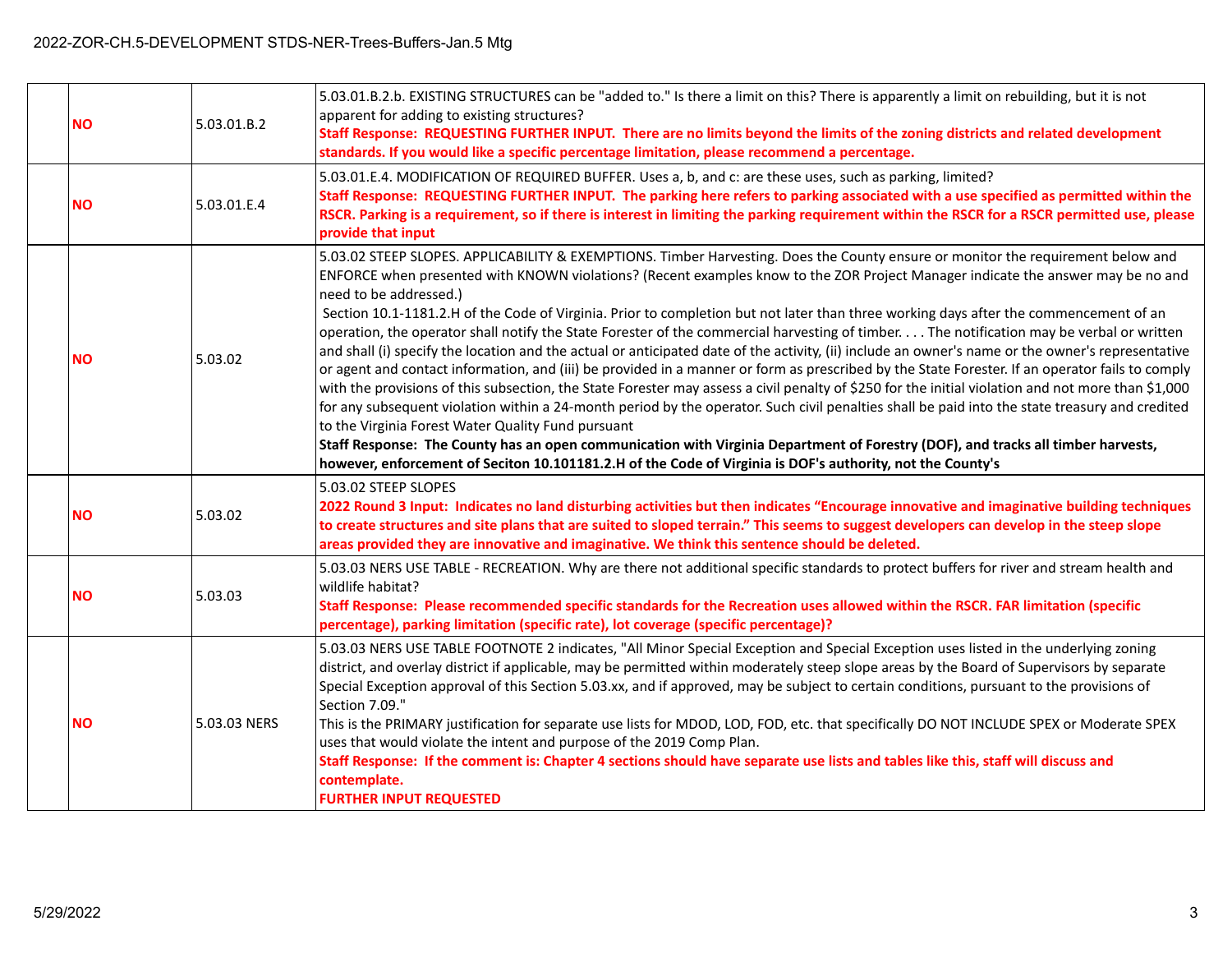| <b>NO</b> | 5.03.03 NERS  | Table 5.03.03 NER USE TABLE.<br>2022 Round 3 Input: Appears to indicate active recreation within the River and Stream Corridor Resources (RSCR) is permitted. We think<br>the recreation should be limited to passive in the RSCR. It also indicates active recreation by special exception if the use uniquely requires<br>a site within a RSCR adjacent to steep slopes or very steep slopes and the applicant can demonstrate the proposed use is not compatible<br>with a site that lacks RSCR or very steep slope areas. This section is worded almost as if as long as the developer can say "we have to<br>utilize the RSCR/slopes for this active recreation and can't put it anywhere else" that they have met the requirement. We shouldn't have<br>active recreation in these areas in any case. If we really want to protect these areas, we may have to realize that not every site can be<br>developed without damaging the RSCR or steep slopes. |
|-----------|---------------|-----------------------------------------------------------------------------------------------------------------------------------------------------------------------------------------------------------------------------------------------------------------------------------------------------------------------------------------------------------------------------------------------------------------------------------------------------------------------------------------------------------------------------------------------------------------------------------------------------------------------------------------------------------------------------------------------------------------------------------------------------------------------------------------------------------------------------------------------------------------------------------------------------------------------------------------------------------------|
| <b>NO</b> | 5.03.03 NERS  | Table 5.03.04-1 NERS Table.<br>2022 Round 3 Input: Item #2 indicates Storm Water Management (SWM) in RSCR/slope areas must be in accordance with chapter 1096 of<br>codified code and Facilities Standards Manual (FSM). We do not have access to the SWM requirements for steep slopes in the FSM, but<br>they were probably developed a long time ago and have not changed much. We need state of the art SWM in our RSCR/Steep slope<br>areas. Why are we settling for standards in the FSM that were developed prior to understanding the detrimental impacts of development<br>on our sensitive environmental areas?                                                                                                                                                                                                                                                                                                                                       |
| <b>NO</b> | 5.03.03 NERS  | Table 5.03.04-1 NERS Table.<br>2022 Round 3 Input: Item #8 - Siting and disturbance - Indicates land disturbance must have minimal adverse effects on water quality<br>and erosion. This is extremely vague. The impact on water quality and erosion can be easily measured now with automatic water<br>monitoring equipment. There should be a requirement to obtain baseline water quality information, on-going monitoring during the land<br>disturbance, and a report with a summary of test data from a professional engineer who verifies no negative impact on water quality and<br>erosion has occurred.                                                                                                                                                                                                                                                                                                                                               |
| <b>NO</b> | 5.03.03 NERS  | Table 5.03.04-1 NERS Table.<br>2022 Round 3 Input: Item 9 – Requires permeable surfaces be used. However, it has been clearly demonstrated that without<br>maintenance, permeable surfaces clog very quickly and stop functioning soon after they are installed. In order for permeable surfaces to<br>function over time, there must be a requirement for periodic maintenance/cleaning of the permeable surfaces with annual reports<br>confirming the maintenance has been completed.                                                                                                                                                                                                                                                                                                                                                                                                                                                                        |
| <b>NO</b> | 5.03.04.B     | 5.03.04.B.2.f.1 NATURAL & ENVIRONMENTAL RESOURCE DEVELOPMENT, Land Disturbance, and Additional Use Specific Standards. As part of<br>protecting natural heritage resources, should state species of concern, or studies for exemplary natural communities, habitats, and<br>ecosystems also be added studies requested by the Zoning Administrator? This should be universal, not just for this specific use in the RSCR,<br>does Staff agree?<br>Staff Response: All legitimate concerns that can be considered in additional language. Further input requested                                                                                                                                                                                                                                                                                                                                                                                                |
| <b>NO</b> | 5.03.04.B.2.g | 5.03.04.B.2.g - DEVELOPMENT, LAND DISTURBANCE & ADDITIONAL USE STANDARDS. Discusses the use of blasting for sewer and water on<br>steep slopes.<br>2022 Round 3 Input: It requires that blasting follow standard procedures, but we need to limit the magnitude of blasts to limit the<br>disturbance and damage to the environment. In karst areas, we recommend limiting particle acceleration from blasts to be no more than<br>2 inches/sec, and that blasting be monitored by use of seismographs to confirm the particle acceleration is not exceeded.                                                                                                                                                                                                                                                                                                                                                                                                    |
| <b>NO</b> | 5.03.05       | 5.03.05 DEFINITIONS. OTHER PROTECTED RESOURCES. Wetlands are mentioned as "other protected resources." Wetlands creation and<br>protection could be used as a tool to reduce post-development runoff peak rate, frequency, volume. Why are there not guidelines and<br>performance standards to also protect wetlands and wetland buffers to protect and improve stream and watershed health?<br>2022 Round 3 Input: Further requests for round 3 needed.                                                                                                                                                                                                                                                                                                                                                                                                                                                                                                       |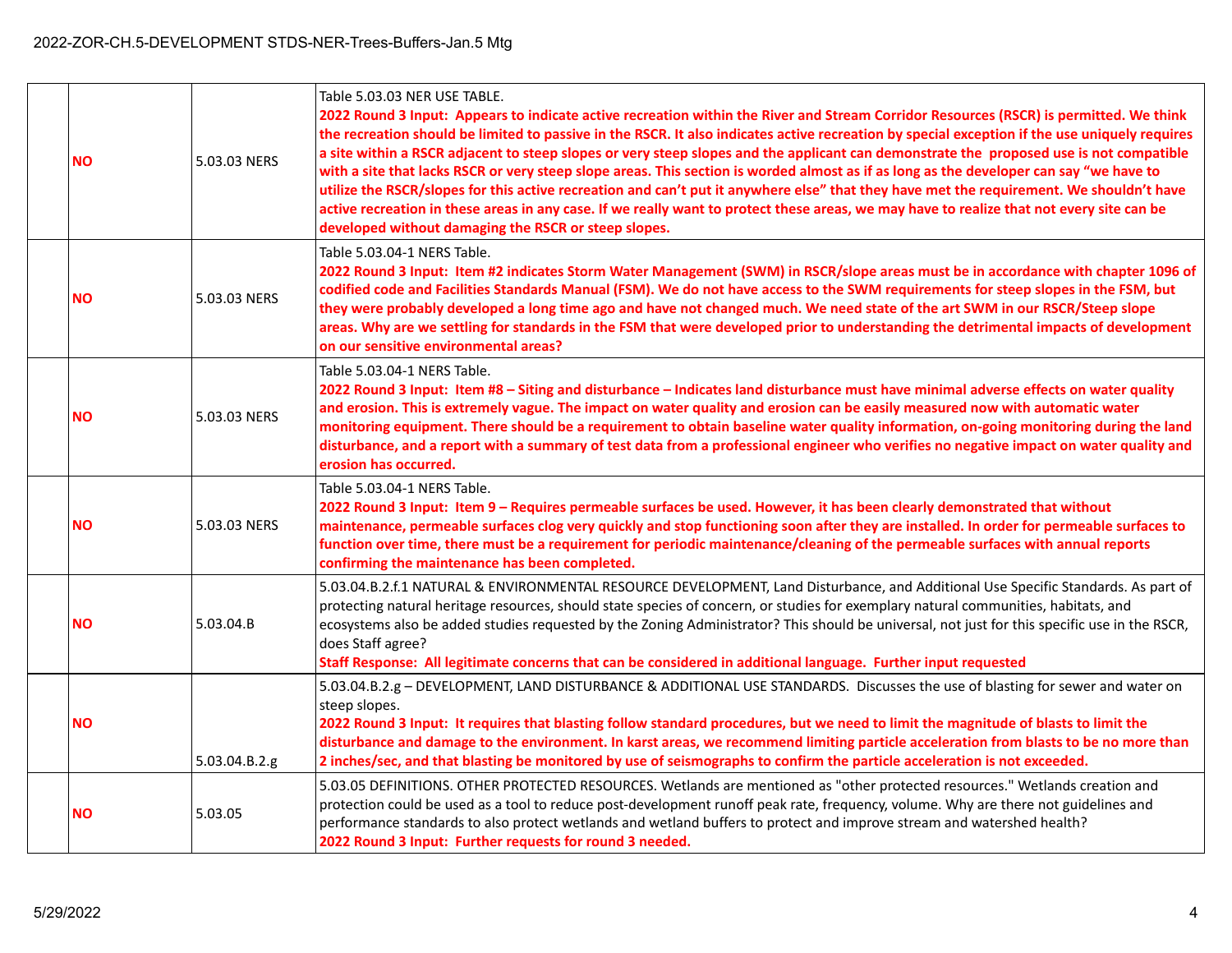| No           | 5.07.01  | 5.07.01 PURPOSE, APPLICABILITY, AND EXCEPTIONS, PURPOSE: Is this list intended to be a comprehensive list?<br>Should add: "Protect our night sky from light pollution and intrusive artificial light; Enhance water quality and storm water control by<br>reducing runoff and erosion; Reduce heat-island impact; Increase property values to homeowners by 10%-20%; Increase economic benefits<br>to homeowners and commercial property owners; Reduce crime; Clean our air; Protect, feed and shelter wildlife;                                                                                                                                                                                                                                                                                                                                                                                                                                                                                       |
|--------------|----------|---------------------------------------------------------------------------------------------------------------------------------------------------------------------------------------------------------------------------------------------------------------------------------------------------------------------------------------------------------------------------------------------------------------------------------------------------------------------------------------------------------------------------------------------------------------------------------------------------------------------------------------------------------------------------------------------------------------------------------------------------------------------------------------------------------------------------------------------------------------------------------------------------------------------------------------------------------------------------------------------------------|
| No           | 5.07.01  | 5.07.01 PURPOSE, APPLICABILITY AND EXCEPTIONS. We appreciate the inclusion of NHR Policy 7 Strategy 6.2.D on pollinator habitat to apply<br>to all new landscaping rather than just the Rt. 7 corridor, as noted on Page 4 of the 1.5.22 Cover Memo. However, why is this not mentioned<br>as part of section 5.07.01?                                                                                                                                                                                                                                                                                                                                                                                                                                                                                                                                                                                                                                                                                  |
| <b>CHECK</b> | 5.03.03  | 5.03.03 NERS USE TABLE: INFRASTRUCTURE. Paths and Trailsand Raised Public Boardwalks. There should be extra protections to ensure<br>there is adequate space for the infrastructure/recreation use while protecting buffers for river and stream health including wildlife habitat.<br>Design standards from the LPAT Framework Plan could be incorporated here. Protecting the environment and natural resources should be<br>the primary objective for this section. Why are there not additional specific standards to protect buffers for river and stream health and<br>wildlife habitat?                                                                                                                                                                                                                                                                                                                                                                                                          |
| <b>CHECK</b> | 5.06.0   | 5.06 TREE PLANTING, REPLACEMENT AND ENFORCEMENT. Why is there no mention of requiring tree plans to join with neighboring<br>contiguous habitats to reduce habitat fragmentation and promote wildlife corridors?<br>Staff Response: Will evaluate inclusion, as well as cross references to other requirements in the zoning ordinance that address connecting<br>open space                                                                                                                                                                                                                                                                                                                                                                                                                                                                                                                                                                                                                            |
| <b>CHECK</b> | 5.06.0   | 5.06 TREE PLANTING, REPLACEMENT AND PRESERVATION. While the policy statement was updated to be consistent with 2019 GP Policy<br>Chapter 3, FTV p.3-7 and FTV Action 4.1.B., there are many other relevant and important policies as part of FTV Policy 4 including, but not<br>limited to, 4.1.C "require the removal of invasive plant species during the development process" and 4.2.A "prioritize the planting of native<br>vegetation, specifically along those corridors that provide connections to other natural, environmental, and heritage resources". Why was<br>this, and other actions from FTV policy 4 omitted from the Zoning Ordinance? And, why are there not corollary ordinances related to<br>removal of invasive species and planting native vegetation along corridors (which would reduce habitat fragmentation)?<br>Staff Response: Will consult with County Urban Forester and determine best location/way to address removing invasive species and<br>revise appropriately |
| <b>CHECK</b> | 5.06.A.4 | 5.06.A.4 TREE PLANTING, REPLACEMENT AND ENFORCEMENT. The current FSM Table 3 of Tree Conservation and Landscape Plan includes<br>45% non-native trees. Why does the Zoning Ordinance not include a 100% (or other minimum percentage) native trees and shrubs<br>requirement?<br>A minimum requirement is needed to prioritize native vegetation per the 2019 General Plan - FTV 4.2 Action A. (The Zoning Ordinance<br>needs to be updated to initiate an update of the FSM. Otherwise circular logic of the ZO pointing to the FSM before the FSM standards have<br>been updated to reflect the new ZO is circular and non-effective.) When will this review be done for ZOR/FSM updates?<br>Staff Response: Will consult with County Urban Forester regarding appropriate percentage and location for requirement and revise<br>accordingly.                                                                                                                                                         |
| <b>CHECK</b> | 5.07.0   | 5.07 LANDSCAPING BUFFER YARDS, SCREENING AND LANDSCAPE PLANS. Except for 5.07.04 Cemetery, Burial Ground, and Grave Buffer,<br>there are no mentions of invasive species removal. As per 2019 General Plan FTV Policy 4 Strategy 4.1.C, shouldn't language be included<br>throughout Section 5.07 to "require the removal of invasive plant species during the development process"?<br>Staff Response: Will consult with County Urban Forester and determine best location/way to address removing invasive species and<br>revise appropriately                                                                                                                                                                                                                                                                                                                                                                                                                                                        |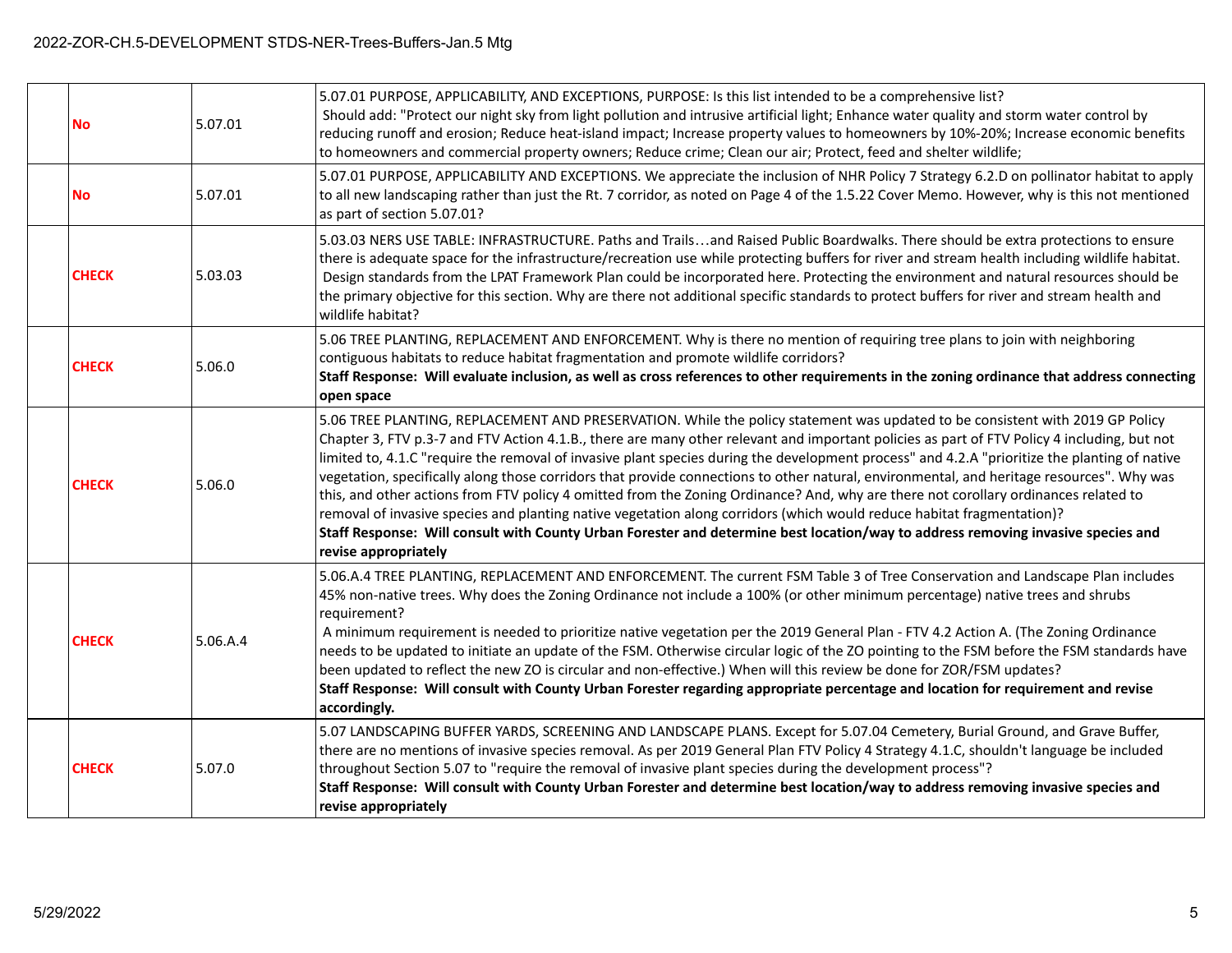| <b>CHECK</b>                                   | 5.07.0       | 5.07. LANDSCAPING: D. 3 - Could this be strengthened by recommending using native species wherever possible?<br>Staff response: Will consult with County Urban Forester and Community Planning Staff about requiring native species and include<br>requirements accordingly.                                                                                                                                                                                                                                                                                                                                                                                                                                                                                      |
|------------------------------------------------|--------------|-------------------------------------------------------------------------------------------------------------------------------------------------------------------------------------------------------------------------------------------------------------------------------------------------------------------------------------------------------------------------------------------------------------------------------------------------------------------------------------------------------------------------------------------------------------------------------------------------------------------------------------------------------------------------------------------------------------------------------------------------------------------|
| <b>CHECK</b>                                   | 5.07.01      | 5.07.01 PURPOSE, APPLICABILITY, AND EXCEPTIONS, Purpose: Shouldn't the County encourage the use of native plants in landscaping? Why<br>is there no mention in this section of naturalistic plantings especially for government buildings and sites?                                                                                                                                                                                                                                                                                                                                                                                                                                                                                                              |
| <b>CHECK</b>                                   | 5.07.01      | 5.07.01 PURPOSE, APPLICABILITY AND EXCEPTIONS. While "contribute to ecosystem benefits" is good language to include, it could be more<br>specific. Why are more elements of NHR Policy 7 Strategies and actions related to 6.1 and 6.2 not included in this section?                                                                                                                                                                                                                                                                                                                                                                                                                                                                                              |
| <b>CHECK</b>                                   | 5.07.01.D    | 5.07.01.D PURPOSE, APPLICABILITY AND EXCEPTIONS. The current Tree Conservation Plan within the FSM does not include minimum<br>requirement of native vegetation. Strategy 6.2.C specifically states development "ensure" that it "incorporates existing native vegetation and<br>plantings of native vegetation into the landscape design." Shouldn't this section include a requirement that it is existing native vegetation<br>and supplemented by new native vegetation? (The word "native" is currently missing.)                                                                                                                                                                                                                                            |
| <b>CHECK</b>                                   | 5.07.03.A.7  | 5.07.03.A.7 BUFFER YARDS. General Provisions. Should this read "existing native vegetation and native trees" rather than just existing<br>vegetation and trees?<br>Staff response: Will confirm with County Urban Forester, but I believe the FSM limits the trees that can be used to count toward buffer<br>requirements and does not include invasive species                                                                                                                                                                                                                                                                                                                                                                                                  |
| <b>Addressed</b><br>partially. Input<br>needed | 5.03.04-1    | 5.03.04-1 TABLE NERS DEVELOPMENT & LAND DISTURBANCE STANDARDS. 4-10. These are good standards. Why are they not also applied to<br>Moderately Steep Slopes?<br>Staff Response: Staff have added 9 & 10, and will further contemplate the remaining standards (5, 6 and 8. 4 likely a "no") for<br><b>Moderately Steep Slopes</b>                                                                                                                                                                                                                                                                                                                                                                                                                                  |
| <b>Addressed (Staff</b><br><b>Response)</b>    | 5.03.0       | 5.03. PROHIBITION OF CLEAR CUTTING. Is there a place where clear cutting of lots is prohibited in advance of building lots or future uses (e.<br>g., solar commercial) later?<br>While there may be restrictions in the state codes on how this is handled, at the least there could be a grace period to disincentivize people<br>to clear lots in anticipation of selling them to a developer to be built upon without as many restrictions due to the lack of a tree canopy.<br>Staff Response: Clear cutting, i.e. land disturbing activity, for any non-exempt use is not permitted within RSCR or Steep Slopes without<br>complying with these standards. Unpermitted activity transfers with the property, and remains unpermitted regardless of ownership |
| <b>Addressed (Staff</b><br><b>Response)</b>    | 5.03.0       | 5.03. CIRCULAR REFERENCES BETWEEN ZOR AND FSM. The Zoning Ordinance needs to be updated to initiate an update of the FSM.<br>Otherwise circular logic of the ZO pointing to the FSM before the FSM standards have been updated to reflect the new ZO is circular and<br>non-effective.) When will this review be done for ZOR/FSM updates? Staff Response: FSM updates will primarily be done after ZOR.                                                                                                                                                                                                                                                                                                                                                          |
| <b>Addressed (Staff</b><br><b>Response)</b>    | 5.03.01      | 5.03.01. RIPARIAN BUFFER PLANTINGS. Is there a place within the RSCR section where the County could initiate the needed studies to revisit<br>the FEMA ruling on riparian buffer plantings? Staff Response: FEMA's direction applies to the Floodplain Overlay District (FOD), the RSCR<br>is not part of FEMA's authority                                                                                                                                                                                                                                                                                                                                                                                                                                        |
| <b>Addressed (Staff</b><br><b>Response)</b>    | 5.03.03 NERS | 5.03.03 NERS. USE TABLE: Are the uses on very steep slopes in the 25% area under "Purposes" for this section allowed? Does this mean a<br>blanket permit for them would also be allowed without review?<br>Staff response: Only principal uses and activities listed as permitted or SPEX under table 5.03.03 would be permitted within the very<br>steep slopes areas.                                                                                                                                                                                                                                                                                                                                                                                           |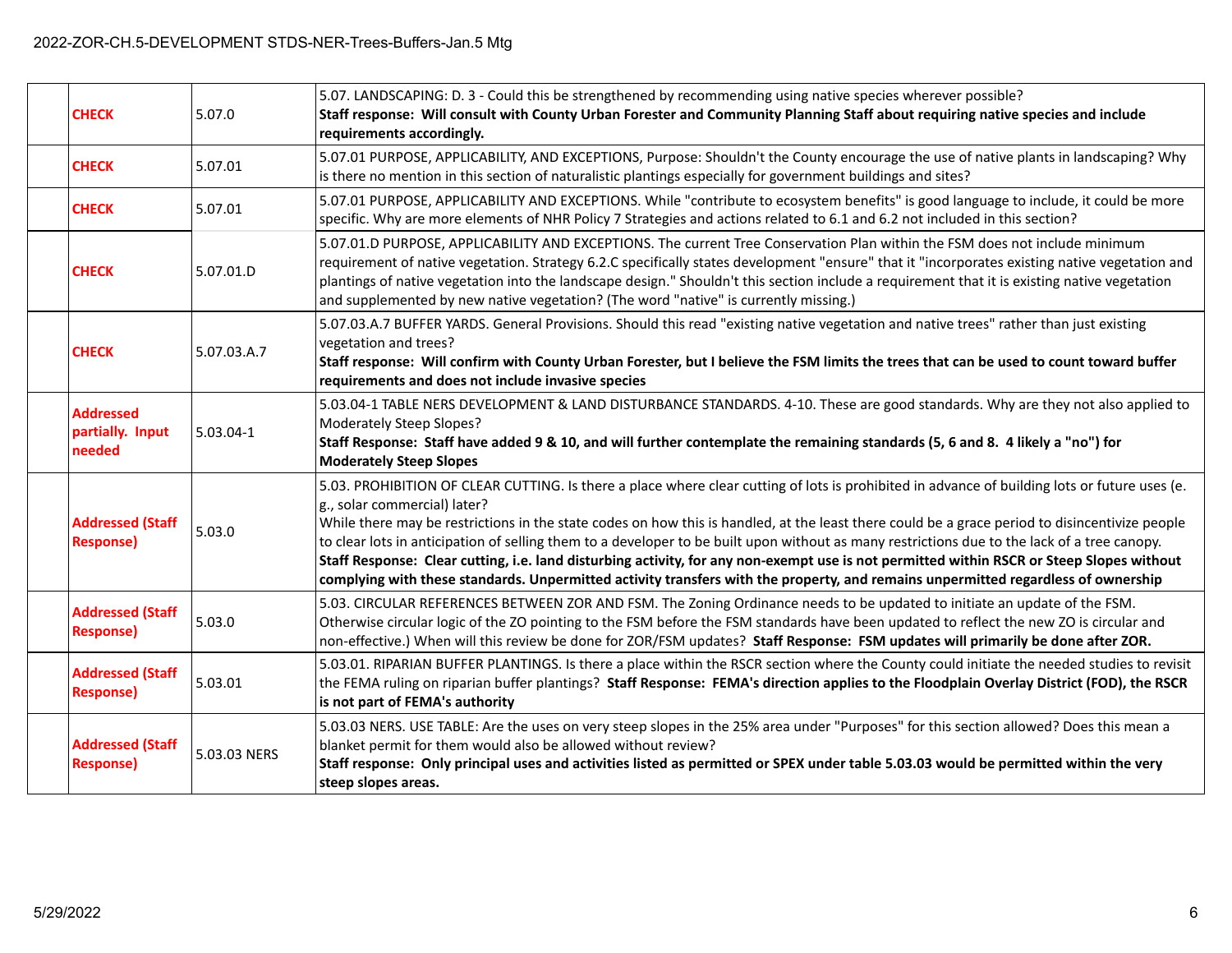| <b>Addressed (Staff</b><br><b>Response)</b> | 5.03.04.A | 5.03.04.A NATURAL & ENVIRONMENTAL RESOURCE DEVELOPMENT, Land Disturbance, and Additional Use Specific Standards. The design<br>standards of the LPAT Framework Plan should be codified in the Zoning Ordinance.<br>If the LPAT plan is going to be exempt from these use standards, how will the Zoning Ordinance ensure that the natural resource,<br>environment, and wildlife habitat/corridor protections outlined in the LPAT Framework Plan will be implemented and enforced?<br>Staff Response: The LPAT contains policy recommendations, not all of which can be codified under a zoning ordinance without<br>corresponding, specific zoning enabling legislation under the Code of Virginia |
|---------------------------------------------|-----------|------------------------------------------------------------------------------------------------------------------------------------------------------------------------------------------------------------------------------------------------------------------------------------------------------------------------------------------------------------------------------------------------------------------------------------------------------------------------------------------------------------------------------------------------------------------------------------------------------------------------------------------------------------------------------------------------------|
| <b>Addressed (Staff</b><br><b>Response)</b> | 5.06.0    | 5.06. TREES: This is overall very weak on preserving existing trees. Lots on "planting" and "replacement" - the latter indicating removal of<br>existing trees, which cannot be actually replaced as they would have been already established. I assume that the strong recommendation of<br>use of native species (for all plantings) is in the FSM.<br>Staff Response: The state code enabling the tree preservation requirement is very limited in what we can require. The County cannot<br>require preservation and limits the canopy percentages to those included in the regulations.                                                                                                         |
| <b>Addressed (Staff</b><br><b>Response)</b> | 5.06.0    | 5.06 TREE PLANTING, REPLACEMENT AND ENFORCEMENT. Does this satisfy the requirement for a Tree Preservation Ordinance? Or will a<br>separate ZOAM be used to satisfy the 2019 General Plan policy for a Tree Preservation Ordinance?<br>Staff Response: The County is limited to the enabling statute referenced at the beginning of this section. We cannot require tree<br>preservation, only encourage preservation and require replacement.                                                                                                                                                                                                                                                       |
| <b>Addressed (Staff</b><br><b>Response)</b> | 5.06.0    | 5.06 TREE PLANTING, REPLACEMENT AND PRESERVATION. Why are 2019 General Plan NHR Policy 6 strategies 6.1 actions A-C, and 6.2<br>actions A-E not incorporated into Section 5.06? While 6.2.D is included in Section 5.07, many of these strategies and actions also apply to this<br>section as they relate to protecting wildlife, wildlife corridors, native vegetation, and other elements that relate to trees. How/where will<br>they be incorporated?<br>Staff Response: The state code enabling the tree preservation requirement is very limited in what we can require. The County cannot<br>require preservation and limits the canopy percentages to those included in the regulations     |
| <b>Addressed (Staff</b><br><b>Response)</b> | 5.06.B.1  | 5.06.B.1 TREE PLANTING, REPLACEMENT AND ENFORCEMENT. These percentages should be raised to better protect trees. Are there higher<br>percentages allowed by Virginia Code?<br>Staff Response: Not currently. These are the maximum requirements allowed by state code                                                                                                                                                                                                                                                                                                                                                                                                                                |
| <b>Addressed (Staff</b><br><b>Response)</b> | 5.07.0    | 5.07. LANDSCAPING. PURPOSE & APPLICABILITY. D. Regular references to "existing vegetation MAY be used. It seems that it should using<br>existing vegetation SHOULD be encouraged.                                                                                                                                                                                                                                                                                                                                                                                                                                                                                                                    |
| <b>Addressed (Staff</b><br><b>Response)</b> | 5.07.02   | 5.07.02 A-D ROAD CORRIDOR BUFFERS & SETBACKS. Since D.1 specific requirements for Gateway Corridor Buffers includes specific language<br>for pollinator habitat, but the other buffer types do not, it is not clear if all buffer types are to follow the same requirements. Supporting<br>pollinator habitat is also mentioned under General Landscape Provisions, which would seem to apply to all buffer types. If it is to be required<br>in all buffer types, why is it not mentioned?<br>Staff response: Deleted under Road Corridor Buffers and Setbacks and retained as general requirement that applies to all buffers                                                                      |
| <b>Addressed (Staff</b><br><b>Response)</b> | 5.07.03-1 | 5.07.03.1 USE BUFFER YARD MATRIX: Where in this matrix does the Gable landfill or "personal recreational field" or stockpile fall under?<br>Category 6? Community and Active Recreation Uses, and if so, what are the buffer requirements?<br>Staff response: We would not require a buffer of an illegal use, because the use is not permitted. Stockpiling is subject to Section<br>5.07.03.A.6                                                                                                                                                                                                                                                                                                    |
| <b>Addressed (Staff</b><br><b>Response)</b> | 5.07.03.  | 5.07.03 BUFFER YARDS: Where in this section does the County address the need for buffers for illegal landfills, stockpiles of dirt and<br>'personal recreational fields"? These sites need to be heavily buffered and/or screened from neighboring properties. For example, the Gable<br>landfill rises more than 30 feet at the top of the Watershed over 18 acres. Why is there no buffer or screen anywhere on this site?                                                                                                                                                                                                                                                                         |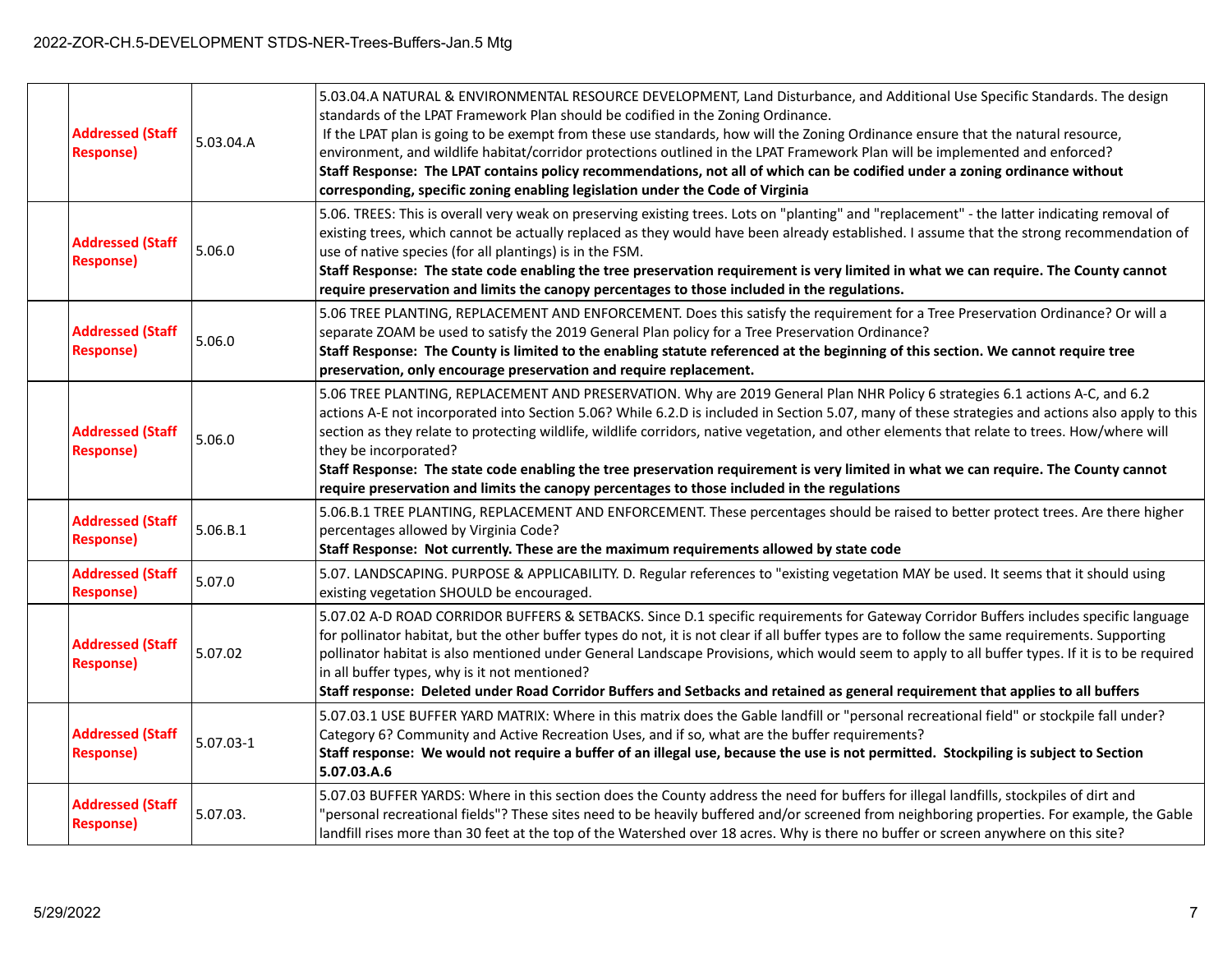| <b>Addressed (Staff</b><br><b>Response)</b> | 5.07.03.A.7 | 5.07.03.A.7 BUFFER YARDS, GENERAL PROVISIONS: Shouldn't the County emphasize native and non-invasive vegetation? Change to: "Existing<br>native and non-invasive vegetation and trees are encouraged to be used to meet requirements" Rather than "Existing vegetation and<br>trees may be used to meet the requirements"<br>Staff response: See Section 5.07.01.D. Also, consulted with the County Urban Forester and Natural Resources Team (NRT). The<br>appropriate location for the native species % and removal of invasives requirements are in the FSM. NRT is anticipating an update to the<br>FSM to address native species policies of the 2019 GP as a companion to the ZO Rewrite. In addition, when trees are used to count toward<br>buffer requirements, concentrated stands of invasive species are not allowed to be counted per FSM |
|---------------------------------------------|-------------|--------------------------------------------------------------------------------------------------------------------------------------------------------------------------------------------------------------------------------------------------------------------------------------------------------------------------------------------------------------------------------------------------------------------------------------------------------------------------------------------------------------------------------------------------------------------------------------------------------------------------------------------------------------------------------------------------------------------------------------------------------------------------------------------------------------------------------------------------------|
| <b>Addressed (Staff</b><br><b>Response)</b> | 5.07.03.A.9 | 5.07.03.A.9 BUFFER YARDS. General Provisions. This section has the same circular logic of vegetative materials meeting specifications of the<br>FSM. As noted previously, does this need to be updated to include greater provisions to comply with new 2019 General Plan policies in<br>regards to native plants, pollinator habitat, and removal of invasives that have not been updated in the FSM yet?                                                                                                                                                                                                                                                                                                                                                                                                                                             |
| <b>Addressed (Staff</b><br><b>Response)</b> | 5.07.05     | 5.07.05 SCREENING OF CERTAIN ON-SITE FUNCTIONS: Does this section provide for the screening of illegal landfills, stockpiles of dirt or<br>'personal recreational fields" from neighboring properties? The Gable landfill rises more than 30 feet at the top of the Watershed over 18<br>acres but has no screen or buffer. If loading areas, dumpsters, outdoor storage areas etc. are required to be screened from neighboring<br>properties, surely illegal landfills, stockpiles of dirt and "personal recreational fields" should be screened.<br>Staff response: This section is only to address unsightly functions on a site that are part of a use, such as the mechanical equipment or<br>dumpsters, it is not for screening uses, which is addressed in Section 5.07.03                                                                     |
| <b>Addressed (Staff</b><br><b>Response)</b> | 5.07.06     | 5.07.06 PARKING AREA LANDSCAPING AND SCREENING REQUIREMENTS. Should this section include language in regards to 2019 General<br>Plan CE Policy 7 Strategy 7.3 to prevent light pollution?<br>Staff response: Light and glare performance standards are located under Section 5.08.05. Parking lot lighting will be required to meet<br>them                                                                                                                                                                                                                                                                                                                                                                                                                                                                                                            |
| <b>Addressed (Staff</b><br><b>Response)</b> | 5.07.07.B   | 5.07.07.B GENERAL LANDSCAPE PROVISIONS. Plant Unit Requirements. Should these buffers take into account existing vegetation on<br>neighboring lots to create contiguous habitat between lots as part of the buffers?<br>Staff response: No, because the buffer is required on the lot with the use, not the neighboring lot. This buffer would be in addition to<br>vegetation on the neighboring lot                                                                                                                                                                                                                                                                                                                                                                                                                                                  |
| <b>Addressed (Staff</b><br><b>Response)</b> | 5.07.07.B.7 | 5.07.07.B.7 GENERAL LANDSCAPE PROVISIONS. Why is the percentage of native species only 50%? To truly support pollinator habitat, that<br>percentage should be higher, if not 100%.<br>Staff response: Consulted with the County Urban Forester and Natural Resources Team (NRT). The appropriate location for the native<br>species % requirement is in the FSM. NRT is anticipating an update to the FSM to address native species policies of the 2019 GP as a<br>companion to the ZO Rewrite. Until this time, this requirement will apply to all buffers. In addition, the Urban Forester noted that<br>increasingly they see more native species in landscape palettes                                                                                                                                                                            |
| <b>Addressed (Staff</b><br><b>Response)</b> | 5.07.07.C.1 | 5.07.07.C.1 GENERAL LANDSCAPE PROVISIONS. Use of Buffers. Should passive recreation trails include references and/or requirements to<br>comply with the LPAT Framework Plan design standards? How is the LPAT Framework Plan being utilized to incorporate into buffer<br>requirements?<br>Staff response: This regulation only indicates that a trail, required or not, is allowed in a buffer if the plantings can be accommodated                                                                                                                                                                                                                                                                                                                                                                                                                   |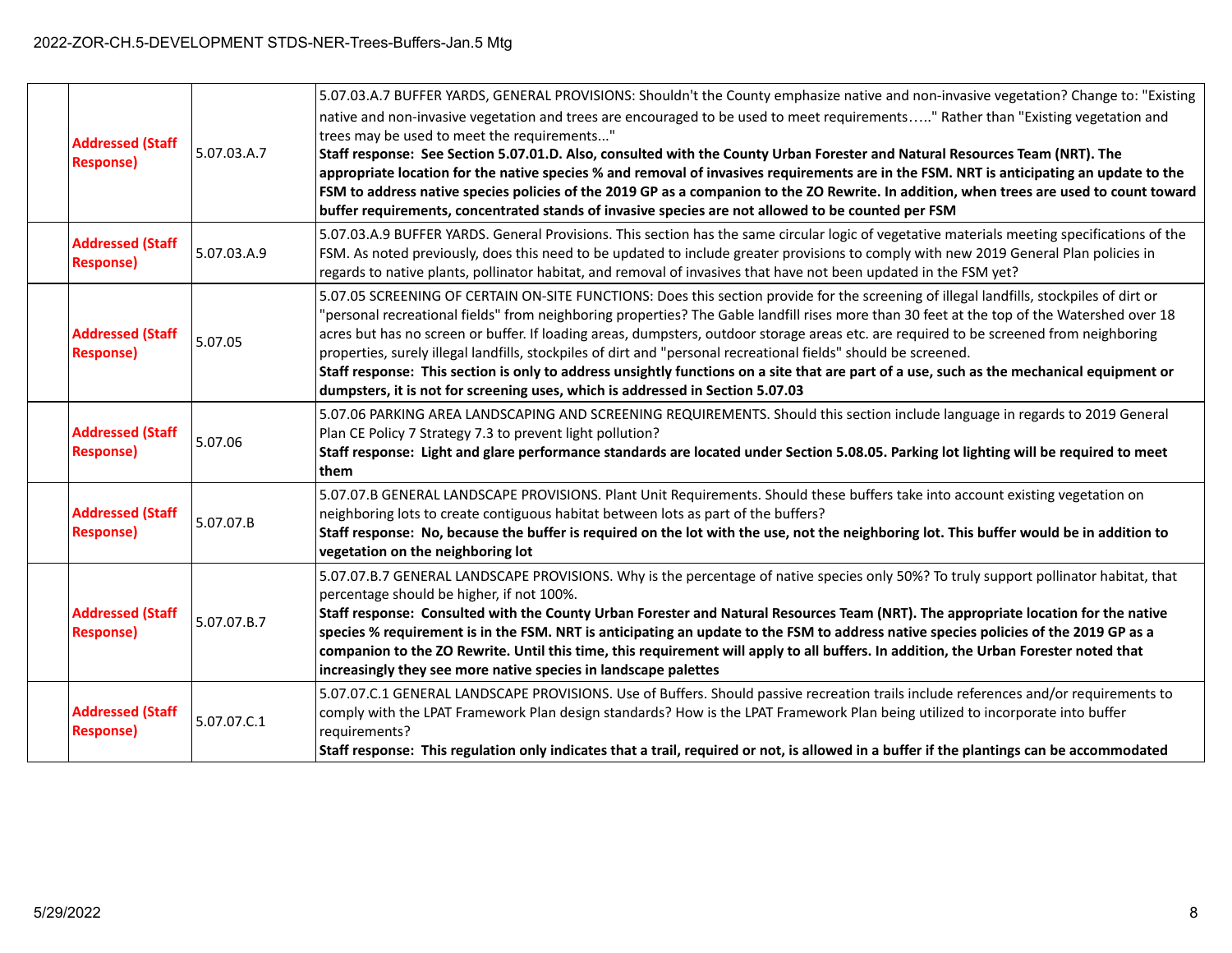| <b>Addressed (Staff</b><br><b>Response)</b> | 5.07.07.E    | 5.07.07.E GENERAL LANDSCAPE PROVISIONS. Maintenance. Different pollinators need access to food throughout the growing season from<br>April through October, and many overwinter in stems. Should language be added limit disturbances to overwintering pollinators? This could<br>includes restrictions on when mowing could occur, or the minimum height of stems to allow overwintering pollinators homes.<br>Staff response: Consulted with the County Urban Forester and Natural Resources Team (NRT). The appropriate location for the pollinator<br>habitat requirement is in the FSM. NRT is anticipating an update to the FSM to address pollinator habitat policies of the 2019 GP as a<br>companion to the ZO Rewrite. Until this time, this requirement will apply                                                                                                                                                                                                                                                                                                                                                                                                                                                                                                                                                                                                                                                                                               |
|---------------------------------------------|--------------|-----------------------------------------------------------------------------------------------------------------------------------------------------------------------------------------------------------------------------------------------------------------------------------------------------------------------------------------------------------------------------------------------------------------------------------------------------------------------------------------------------------------------------------------------------------------------------------------------------------------------------------------------------------------------------------------------------------------------------------------------------------------------------------------------------------------------------------------------------------------------------------------------------------------------------------------------------------------------------------------------------------------------------------------------------------------------------------------------------------------------------------------------------------------------------------------------------------------------------------------------------------------------------------------------------------------------------------------------------------------------------------------------------------------------------------------------------------------------------|
| <b>Addressed (Staff</b><br><b>Response)</b> |              | In regards to codifying the recommendations of the LPAT Framework Plan, what is PRCS's stance? Does PRCS believe "they will take care of<br>it" and therefore does not require reference in the Zoning Ordinance? If that is the case, how will the environmental protections put forth in<br>the LPAT Framework Plan actually be incorporated?<br>Is PRCS staff able to request provisions in the new Zoning Ordinance? If not, it would be helpful for PRCS to achieve what they want to<br>achieve in regards to the LPAT Plan if there is language in the Zoning Ordinance to codify.<br>Being part of the Zoning Ordinance would help ensure that environmental protections are included as part of implementation, and would<br>provide accountability for the public and PRCS, and it seems like the RSCR section would be an appropriate place. It would also ensure that<br>employees, current and future, would have to follow the standards, which is important during the long-term LPAT project that may last<br>longer than the current employees. In general, how will the County ensure that LPAT Framework Plan design elements, (which are good),<br>will not be cast aside if they are not incorporated into the Zoning Ordinance?<br>Staff Response: The LPAT will be subject to the entirety of the new zoning ordinance, including, but not limited to the environmental and<br>resource provisions of the MDOD, LOD, FOD, RSCR, and/or Steep Slopes. |
| <b>Addressed</b>                            | 5.03.03      | 5.03.03 NERS USE TABLE - CONSERVATION AND PRESERVATION. Why are Planting Native Vegetation and Historic and Archaeological Sites<br>not permitted uses in Steep Slopes?                                                                                                                                                                                                                                                                                                                                                                                                                                                                                                                                                                                                                                                                                                                                                                                                                                                                                                                                                                                                                                                                                                                                                                                                                                                                                                     |
| <b>Addressed</b>                            | 5.06.B.4     | 5.06.B.4 CANOPY REQUIREMENTS, 4: Though tree canopy requirements can be filled with preservation of existing trees or replacement of<br>trees, shouldn't the County be encouraging the preservation of existing trees on a site? Can Staff change the first sentence to: "Existing trees<br>are encouraged to be preserved and may be included to meet" rather than "Existing trees which are to be preserved may be included"                                                                                                                                                                                                                                                                                                                                                                                                                                                                                                                                                                                                                                                                                                                                                                                                                                                                                                                                                                                                                                              |
| <b>Addressed</b>                            | 5.07.02.D.1  | 5.07.02.D.1 ROAD CORRIDOR BUFFERS & SETBACKS. Gateway Corridor Buffer. The supporting pollinator habitat references 5.07.07.B.8, but<br>should it be 5.07.07.B.7?                                                                                                                                                                                                                                                                                                                                                                                                                                                                                                                                                                                                                                                                                                                                                                                                                                                                                                                                                                                                                                                                                                                                                                                                                                                                                                           |
| <b>Addressed</b>                            | 5.03.03 NERS | 5.03.03 NERS. USE TABLE: Why, if water, sewer, roads and driveways are permitted on steep slopes, are planting native vegetation, historic<br>and archaeological (studies), and conservation and scientific research not permitted?                                                                                                                                                                                                                                                                                                                                                                                                                                                                                                                                                                                                                                                                                                                                                                                                                                                                                                                                                                                                                                                                                                                                                                                                                                         |
| <b>Addressed</b>                            | 5.07.02.E.3  | 5.07.02.E.3 ROAD CORRIDOR BUFFERS & SETBACKS. Specific Requirements for Street Trees. It currently states that "all vegetative material<br>must meet the specifications included in the FSM." Does the FSM need to be updated to include greater provisions to comply with new 2019<br>General Plan policies in regards to native plants, pollinator habitat, and removal of invasives that have not yet been updated in the FSM? If<br>so, how and when? Otherwise, circular logic will not result in requiring updates to the FSM, because it was not required by the Zoning<br>Ordinance.<br>Staff response: Moved to Section 5.07.01 because it applies to all buffers provided in this section                                                                                                                                                                                                                                                                                                                                                                                                                                                                                                                                                                                                                                                                                                                                                                         |
| <b>Addressed</b>                            | 5.07.06      | 5.07.06 PARKING AREA LANDSCAPING AND SCREENING REQUIREMENTS. As part of 2019 General Plan FTV Policy 4 Strategy 4.2, should this<br>section include more tree canopy to reduce the heat island effect?<br>Staff response: Added min. 15% req for small deciduous trees resulting in 90% canopy requirement.                                                                                                                                                                                                                                                                                                                                                                                                                                                                                                                                                                                                                                                                                                                                                                                                                                                                                                                                                                                                                                                                                                                                                                 |